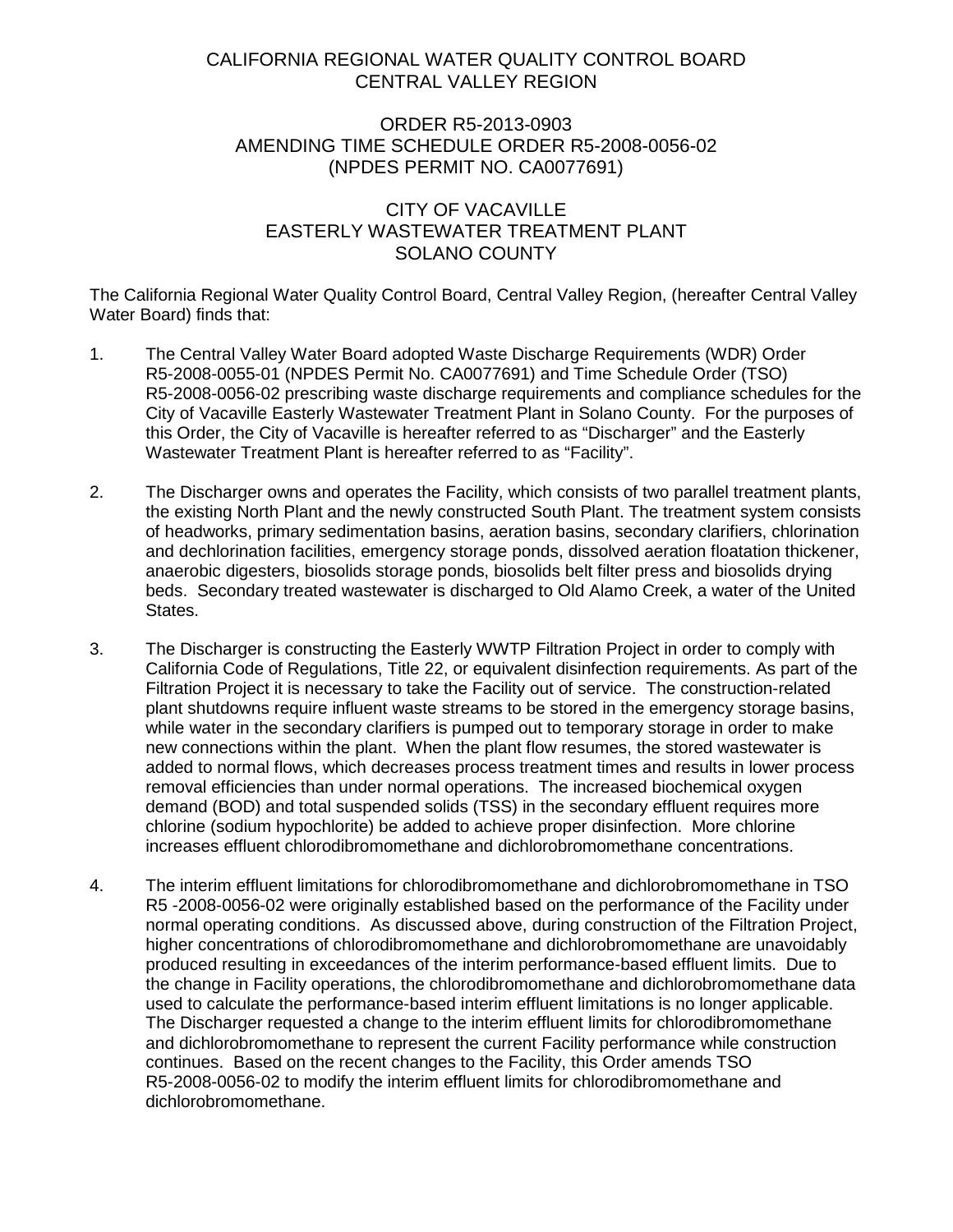ORDER R5-2013-0903 2 AMENDING TIME SCHEDULE ORDER R5-2008-0056-02 CITY OF VACAVILLE, EASTERLY WASTEWATER TREATMENT PLANT SOLANO COUNTY

- 5. Issuance of this Order is exempt from the provisions of the California Environmental Quality Act (Public Resources Code, Section 21000, et seq.) ("CEQA"). This Order does not modify any compliance dates or other requirements of NPDES Order R5-2008-0055-01, which requires compliance with the effluent limitations addressed by this Order. The amended TSO serves to enforce Order R5-2008-0055-01. This Order is exempt from CEQA under Water Code Section 13389, since the adoption or modification of a NPDES permit for an existing source is exempt and this Order only serves to amend a TSO that implements a NPDES permit. (*Pacific Water Conditioning Ass'n, Inc. v. City Council of City of Riverside* (1977) 73 Cal.App.3d 546, 555-556.).
- 6. On 10 December 2009, the Central Valley Water Board adopted Resolution R5-2009-0114 to provide explicit authority to the Executive Officer to issue or modify time schedule orders, and to make this authority known to the public and regulated community. This Order may be issued by the Executive Officer of the Central Valley Water Board.
- 7. The Central Valley Water Board has notified the Discharger and interested agencies and persons of its intent to amend Time Schedule Order R5-2008-0056-02 for this discharge and has provided them with an opportunity to submit their written views and recommendations. No adverse public comments were received during the 30-day public comment period as required pursuant to Water Code section 13167.5.

## **IT IS HEREBY ORDERED THAT:**

Time Schedule Order R5-2008-0056-02 (NPDES No. CA0084255) is amended solely to change the interim effluent limitations for chlorodibromomethane and dichlorobromomethane. Time Schedule Order R5-2008-0056-02 is amended as shown in Items 1-4, below.

- 1. Change the Order number throughout from "Order R5-2008-0056-02" to "R5-2008-0056-03."
- 2. Modify Finding 13 as shown in underline/strikeout format below:
	- 13. Since the time schedules for completion of action necessary to bring the waste discharge into compliance exceeds 1 year, this Order includes interim requirements and dates for their achievement. The time schedules do not exceed 5 years.

The compliance time schedules in this Order include interim performance-based effluent limitations for nitrate, dibromochloromethane and dichlorobromomethane. The interim effluent limitations consist of a maximum daily effluent concentration derived using sample data provided by the Discharger. The interim limitations for dibromochloromethane, and dichlorobromomethane in WDR Order R5-2008-0055-01 are re-established in this Order and they are based on the current plant performance.

When there are ten sampling data points or more, sampling and laboratory variability is accounted for by establishing interim limits that are based on normally distributed data where 99.9% of the data points will lie within 3.3 standard deviations of the mean (*Basic Statistical Methods for Engineers and Scientists, Kennedy and Neville, Harper and Row*). Therefore, for nitrate, the interim limitations were originally established as the mean plus 3.3 standard deviations of the available data.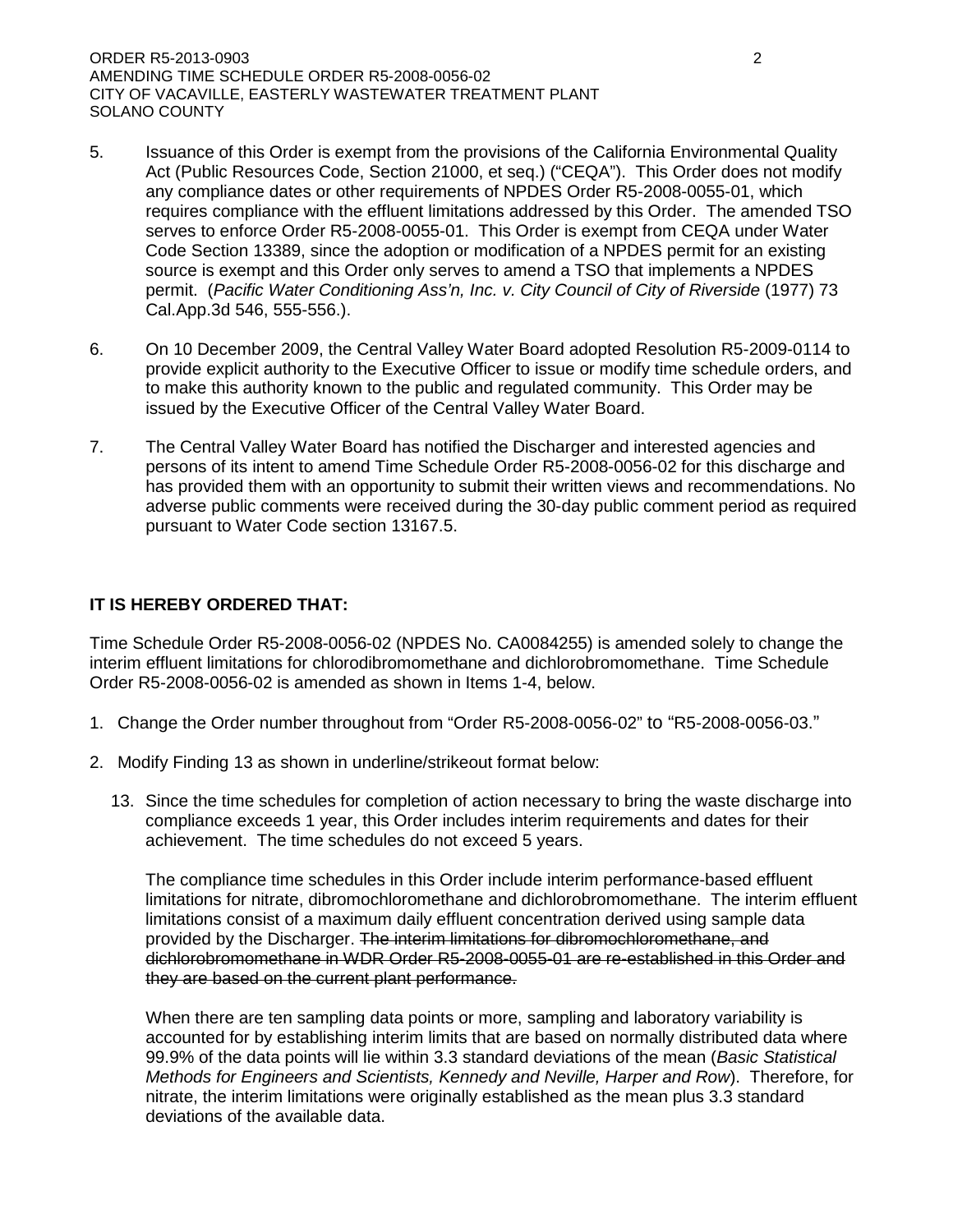The interim limitations for nitrate were re-established in this Order based on Facility performance. However, during construction of the Facility upgrades to improve nitrification and denitrification, it was necessary to take some of the aeration basins out of service, which reduced the ability of the Facility to denitrify the wastewater. This has resulted in higher concentrations of nitrate. Due to the change in Facility operations, the nitrate data used to calculate the performance-based interim effluent limitations is no longer applicable. By letter dated 16 March 2012, the Discharger requested a change to the interim effluent limits for nitrate to represent the current Facility performance. Based on the changes to the Facility, the interim effluent limits have beenwere modified by amending Order R5-2012-0072.

The interim limitations for dibromochloromethane and dichlorobromomethane in WDR Order R5-2008-0055-01 were re-established in this Order and were based on Facility performance. However, during construction of the Facility upgrades to add filtration, it was necessary to take the Facility out of service and store influent waste streams in emergency storage basins. When the plant flow resumed, the stored wastewater was added to normal flows, which decreased process treatment times and resulted in lower process removal efficiencies than normal operations. The increased biochemical oxygen demand (BOD) and total suspended solids (TSS) in the secondary effluent requires more chlorine (sodium hypochlorite) be added to achieve proper disinfection. More chlorine increases disinfection byproducts such as chlorodibromomethane and dichlorobromomethane, consequently, changing the performance of the Facility. By letter dated 25 October 2013, the Discharger requested a change to the interim effluent limits for chlorodibromomethane and dichlorobromomethane to represent the Facility performance during this construction period. Based on these changes to the Facility, the interim effluent limits were modified by Order R5-2013-0903.

- 3. Modify Finding 15 as shown in underline/strikeout format below:
	- 15. On 25 April 2008, 18 March 2010, and 3 August 2012, in Sacramento, California, after due notice to the Discharger and all other affected persons, the Central Valley Water Board conducted public hearings at which evidence was received to consider a Time Schedule Order and amendments of the Time Schedule Order, respectively, under CWC section 13300 to establish a time schedule to achieve compliance with waste discharge requirements.

On 12 November 2013, the Central Valley Water Board provided notice for public comment on proposed Time Schedule Order R5-2008-0056-03. The public comment period was provided for at least 30 days (from 12 November 2013 to 12 December 2013) as required pursuant to Water Code section 13167.5 for a time schedule order adopted pursuant to Water Code section 13300.

4. Modify interim effluent limitations table as shown in underline/strikeout format below:

| <b>Parameter</b>                        | <b>Maximum Daily</b><br><b>Effluent Limitation</b> |
|-----------------------------------------|----------------------------------------------------|
| Nitrate as N (Total Recoverable) (mg/L) | 40                                                 |
| Dibromochloromethane (µg/L)             | 1449                                               |
| Dichlorobromomethane (µg/L)             | 4362                                               |